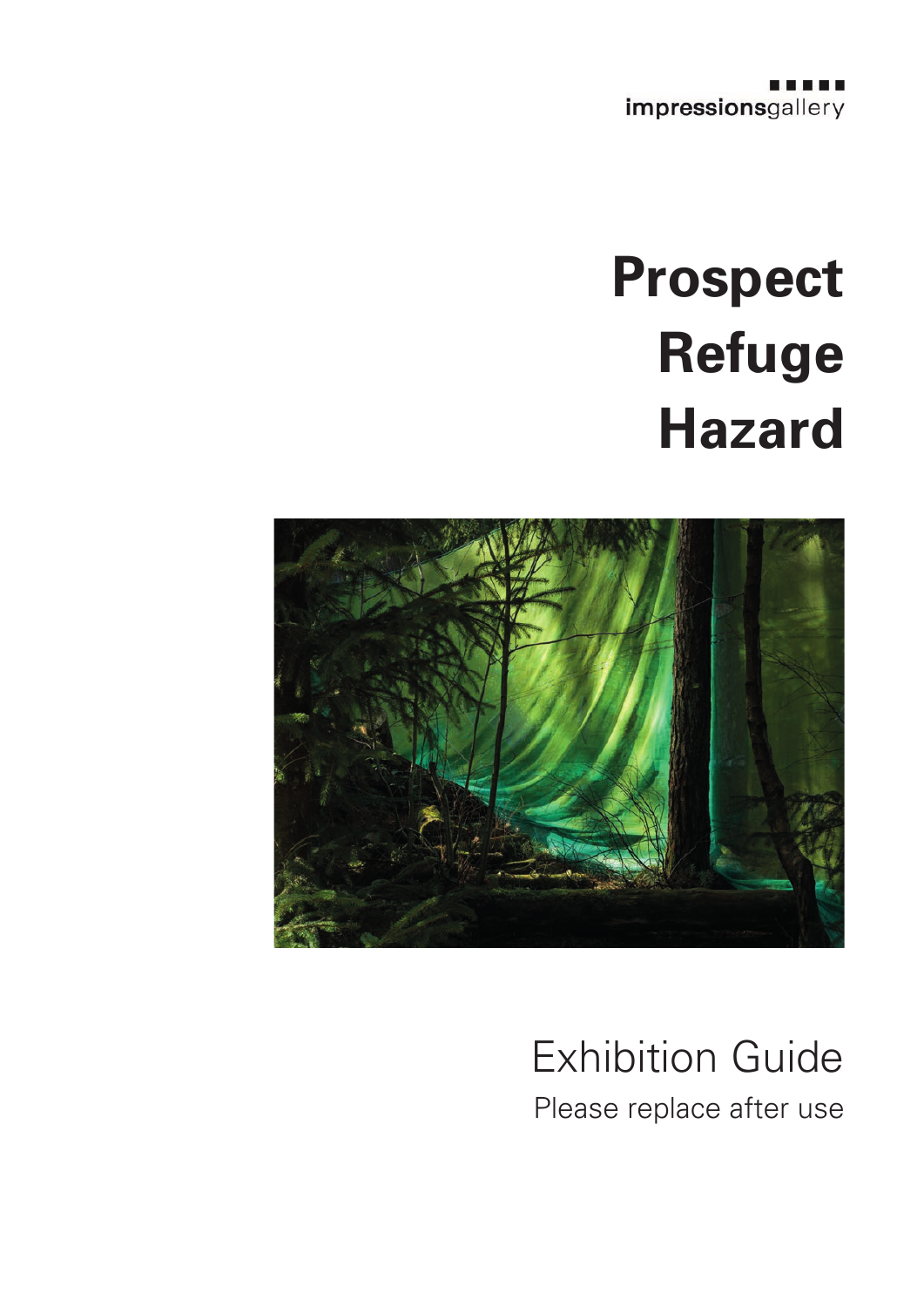

### Altar (2015)

8 minutes, looped

*Altar* explores Helen Sear's "obsession" with dioramas presented in natural history museums. Dioramas are artificial environments that often feature stuffed animals within painted landscape backgrounds.

Sear describes *Altar* as a "living diorama". Wild birds such as blue tits and coal tits peck at a seed block, and perch on rocks embedded with fossils.

Sear says, "I am interested in exploring different rates of time. The heartbeat and the speed of birds is beyond our knowledge, and exist in a different universe. I hope to encourage people to consider this amazing world outside the confines of our own physical bodies".

Supported by Arts Council Wales, Wales in Venice and Ffotogallery.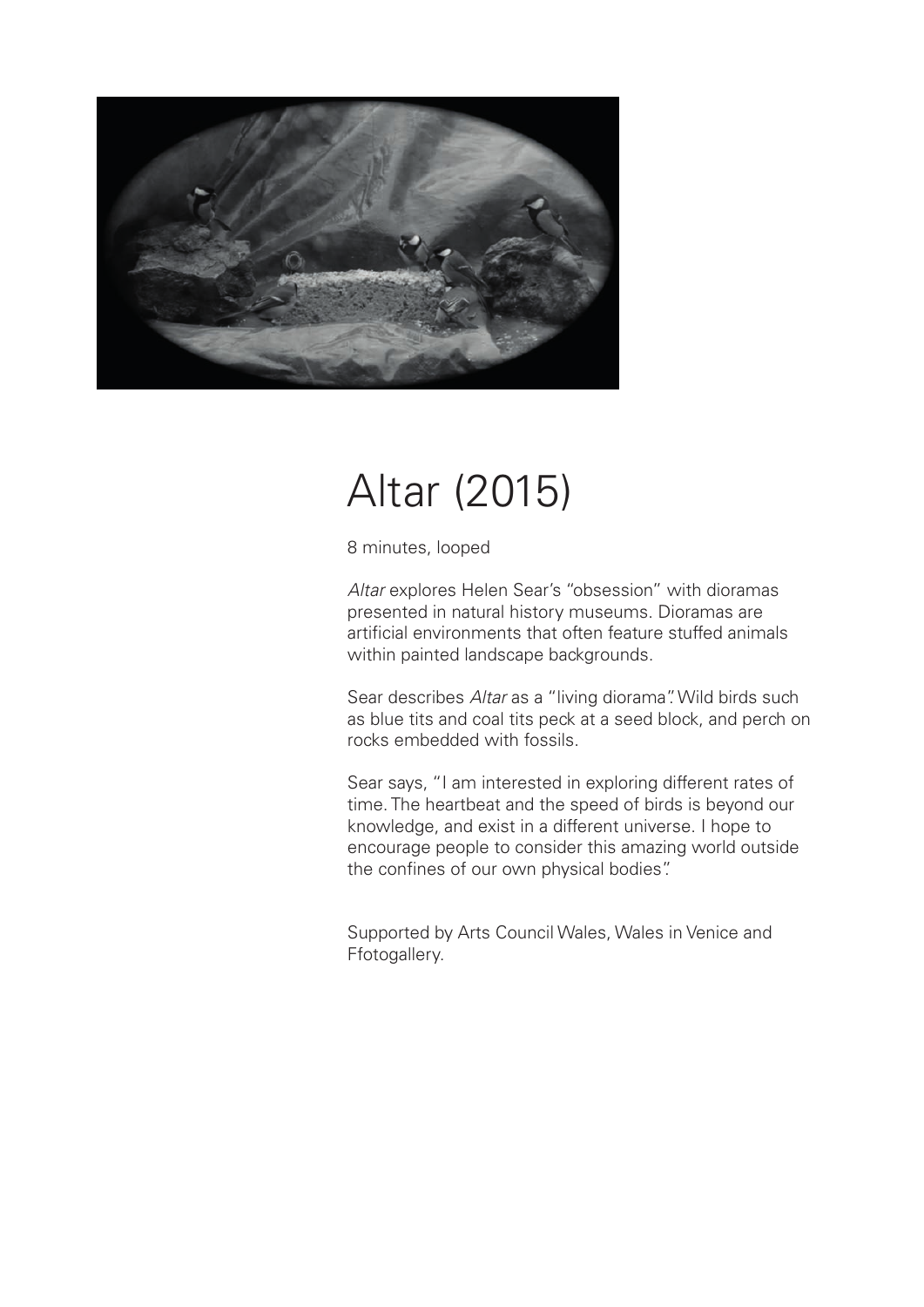

# Stack (2015)

Helen Sear is interested in the physical acts of looking and how we take photographs. She observes that humans view the world through their eyes in a continual process, which is different from a camera capturing a single moment. To make *Stack*, Sear systematically moved her camera along the whole length of a wood pile, pausing to photograph each section in turn.

She says, "movement and the passage of time are important to my work. As a viewer, you can walk along the length of *Stack* to see the rings inside trees cut by chainsaws, to look at the cross-section of something that has aged".

The physical presentation of this artwork is important to Sear, who describes it as "a meeting between photography and sculpture, restoring the cut-down trees back to their vertical position".

Supported by Arts Council Wales, Wales in Venice and Ffotogallery.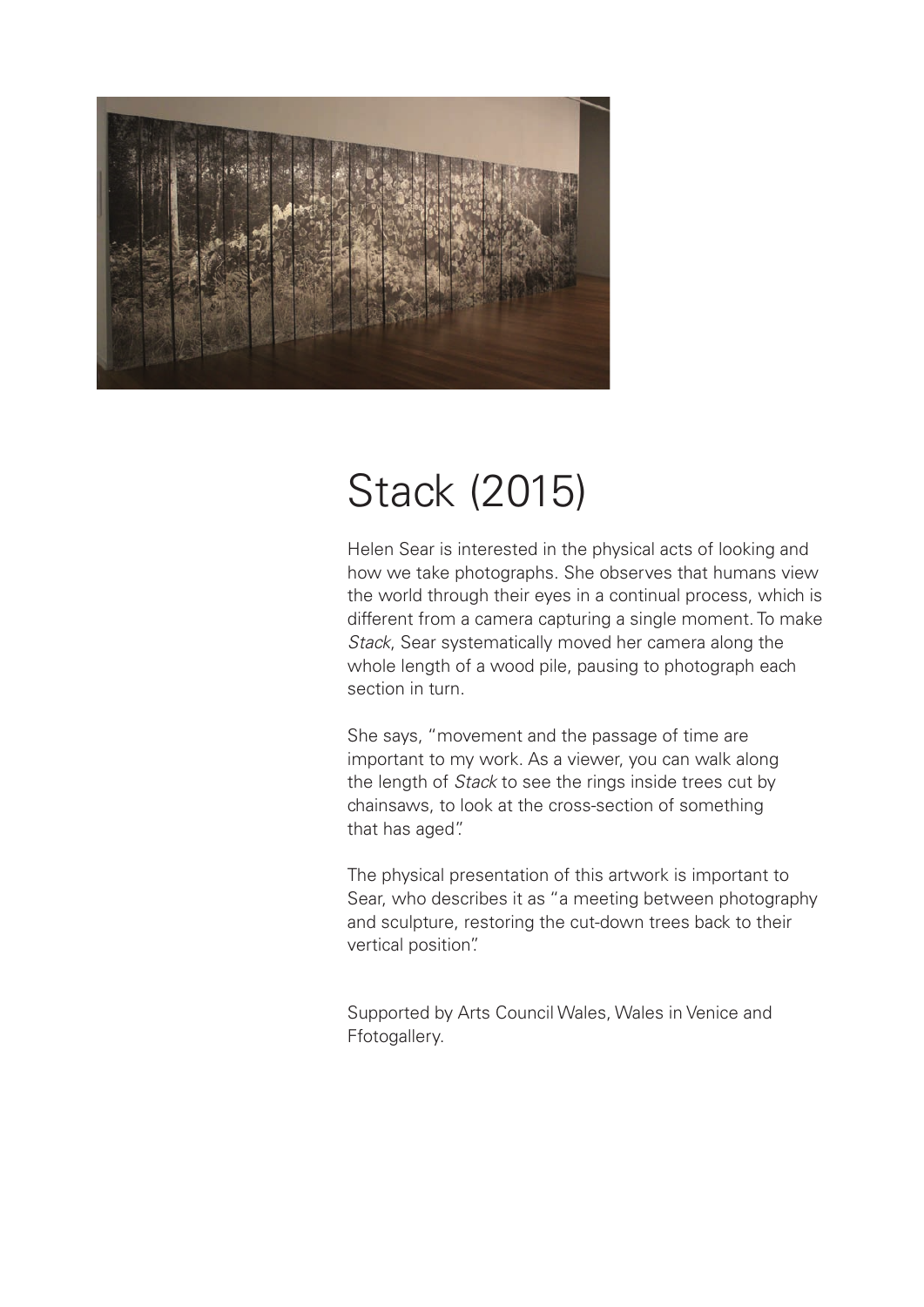

#### Paintball Pictures (2018)

This photographic series has been produced especially for Impressions Gallery, and is exhibited for the first time. The images document the sites of paintball battles in Dalby Forest, North Yorkshire, where Helen Sear undertook a yearlong artist residency.

Paint guns used in paintball were originally developed for forestry workers to mark trees for felling. Sear says, "I am interested in landscape, and how technology changes human relationships with the environment".

Colour plays a central part of Helen Sear's work. "I use heightened colour to explore the convergence of the artificial world with the natural world. *Paintball Pictures* explores the relationships between light and pigment, painting and photography".

*Paintball Pictures* is a new commission by Impressions Gallery supported by Spectrum Photographic.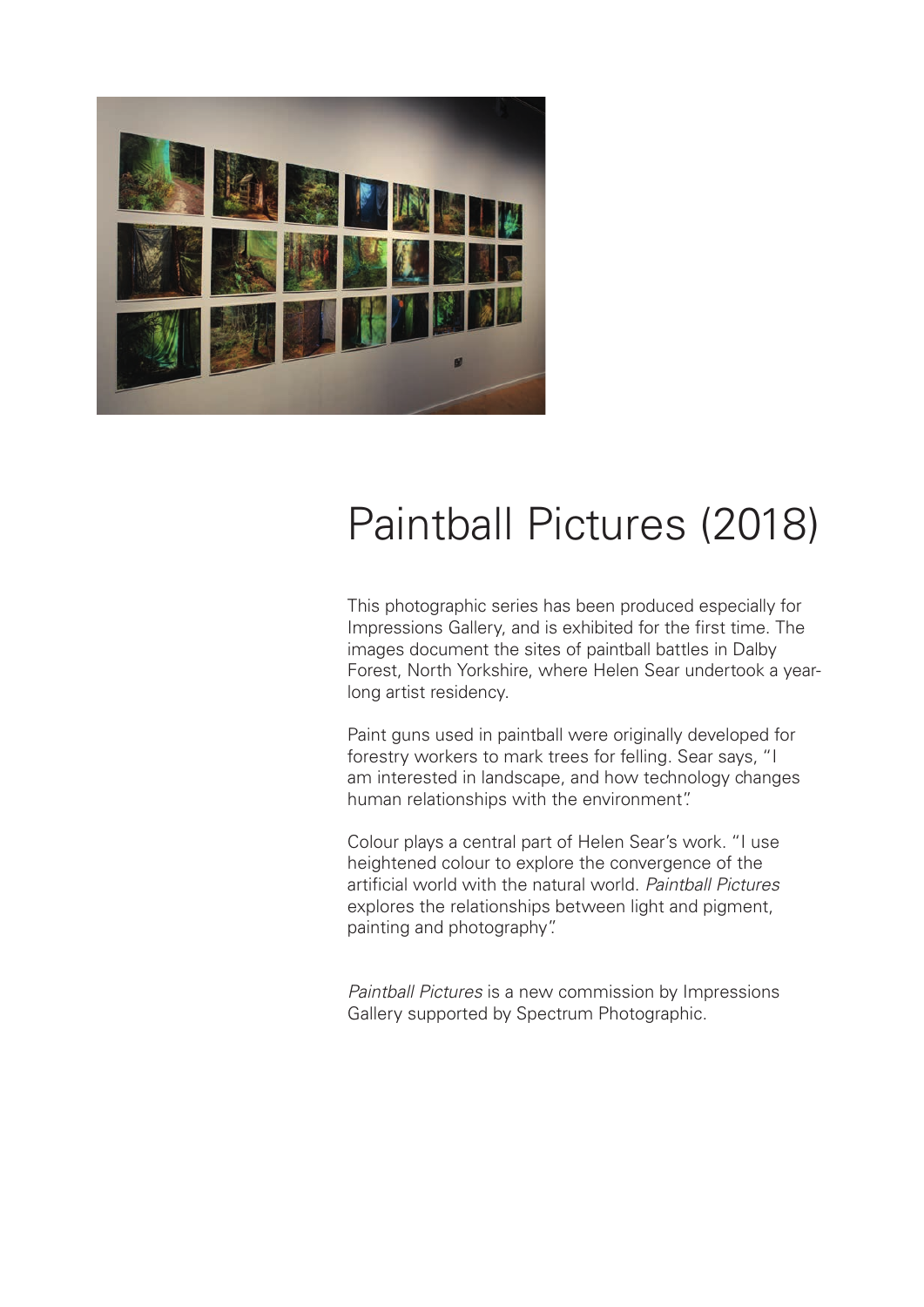

## Becoming Forest (2017)

Helen Sear is fascinated by the process of layering, such as over-layering times and places, sights and sensations.

*Becoming Forest* depicts managed woodland, focusing on trees that have been spray-painted with neon marks by foresters. After taking the photographs, Sear digitally handtraces lines of new tree growth.

She says, "I am exploring the idea of the body, not just our eyes, as a way of sensing the landscape around us. The gesture of my hand slows down the instantaneousness of the camera to allow the viewer to see beyond the normal".

*Becoming Forest* is presented courtesy Martin Asbæk Gallery, Copenhagen.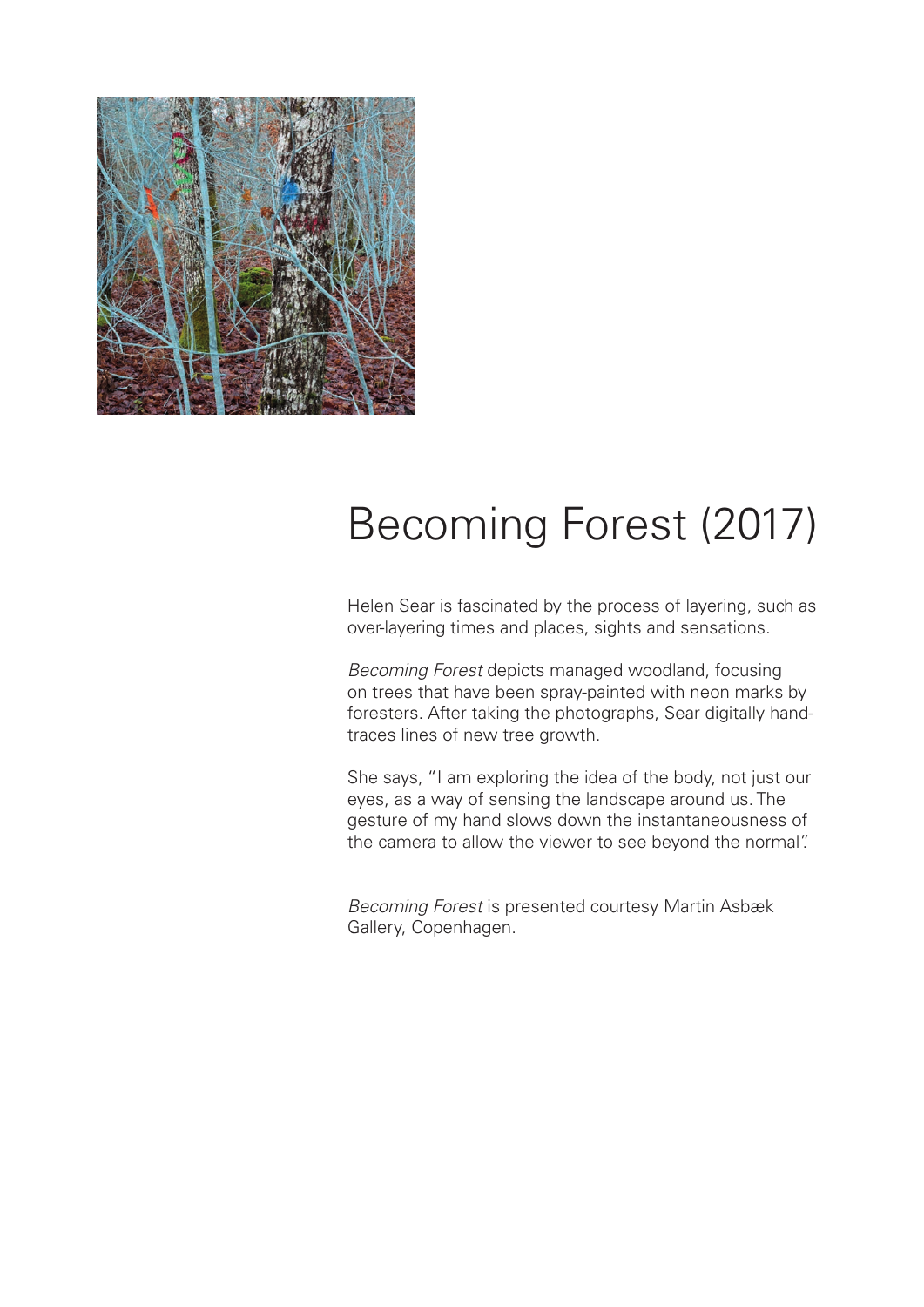

#### Screening area

For the best possible experience, Helen Sear recommends you watch her films from beginning to end.

*Wahaha Biota* begins on the hour. After a three-minute interval, *Company of Trees* begins on the half hour.

If you arrive after a screening has begun, there is plenty to do. We suggest you watch the film *Altar* displayed on the monitor and enjoy the photographic works in the gallery. You can also browse the reading table opposite the welcome desk.

Please feel free to look around our bookshop, which features specially selected titles related to the exhibition, including Heln Sear's *Inside the View (*£25) and *Brisées* (£20), with signed copies available on request.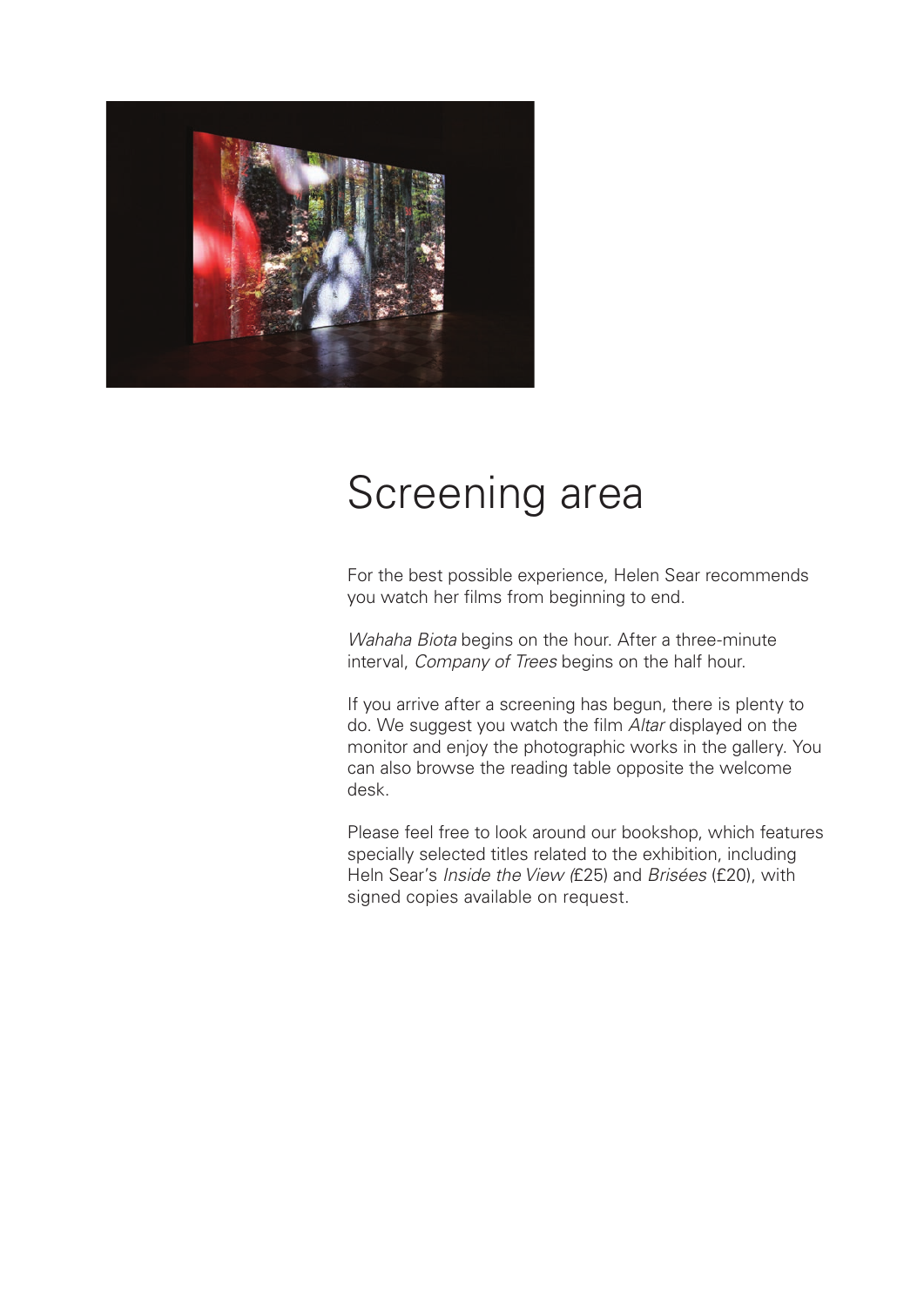

#### Wahaha Biota (2018)

27 Minutes

*Wahaha Biota* was made during a year-long residency in Dalby Forest, North Yorkshire. The artist responded to the diverse activities that take place in the forest, such as planting trees, processing timber in the saw mill, paintball games and music events.

Working with composer Rob MacKay, Helen Sear invited people to contribute to a soundtrack that mingles birdsong and deer calls with snippets of lyrics from the many rock concerts staged in the forest. She says, "if the trees in the forest could utter vibrations absorbed over time, they might resemble the soundtrack for *Wahaha Biota*".

The term 'biota' refers to the animal and plant life of a particular region, habitat, or geological period.

#### **Screening times**

10.00am 11.00am 12.00pm 1.00pm 2.00pm 3.00pm 4.00pm 5.00pm (Tuesday to Thursday)

Commissioned by Forestry Commission England at Dalby Forest in partnership with Crescent Arts and supported by Arts Council England.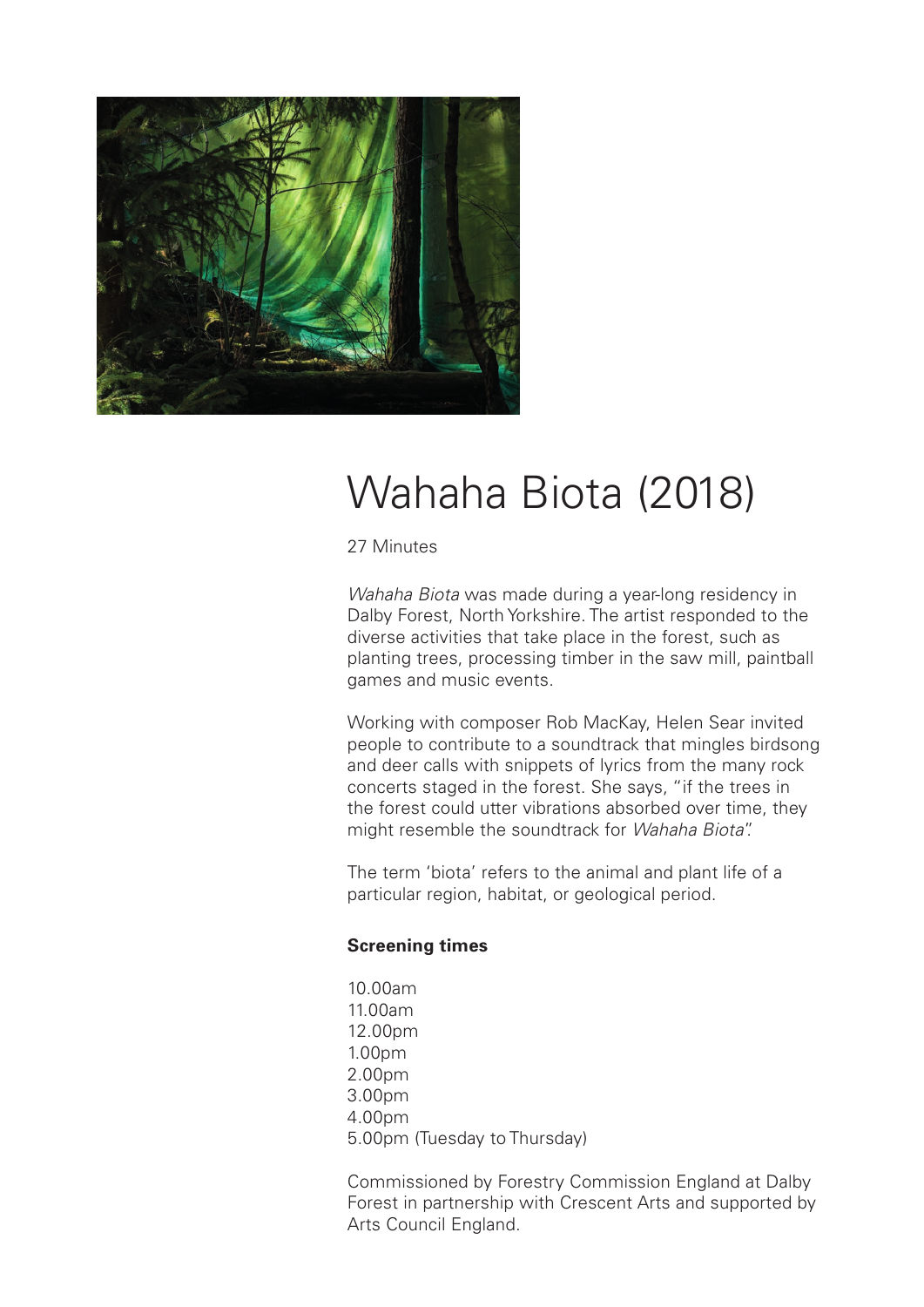

**Advice for viewers with epilepsy**

Please note that *Company of Trees* contains flashing effects which may affect viewers with photosensitive epilepsy and related conditions.

### Company of Trees (2015)

11 minutes

Much of Helen Sear's work is triggered by spending time in particular locations and a process of observation over time. *Company of Trees* was inspired by walking in the woods near her home in rural Wales, and noticing beech trees that had been marked with numbers for felling.

As well as filming in the forest, Sear worked with composer Matthew Lovett to create a soundtrack from recordings of chainsaws and birdsongs. The artist says, "I am interested in manmade interventions in the landscape, and the relationship between marking trees and marking time".

*Company of Trees* was premiered at the Venice Biennale in 2015, where Helen Sear was the first woman to represent Wales with a solo exhibition.

#### **Screening times**

10.30am 11.30am 12.30pm 1.30pm 2.30pm 3.30pm 4.30pm 5.30pm (Tuesday to Thursday)

Supported by Arts Council Wales, Wales in Venice and Ffotogallery.